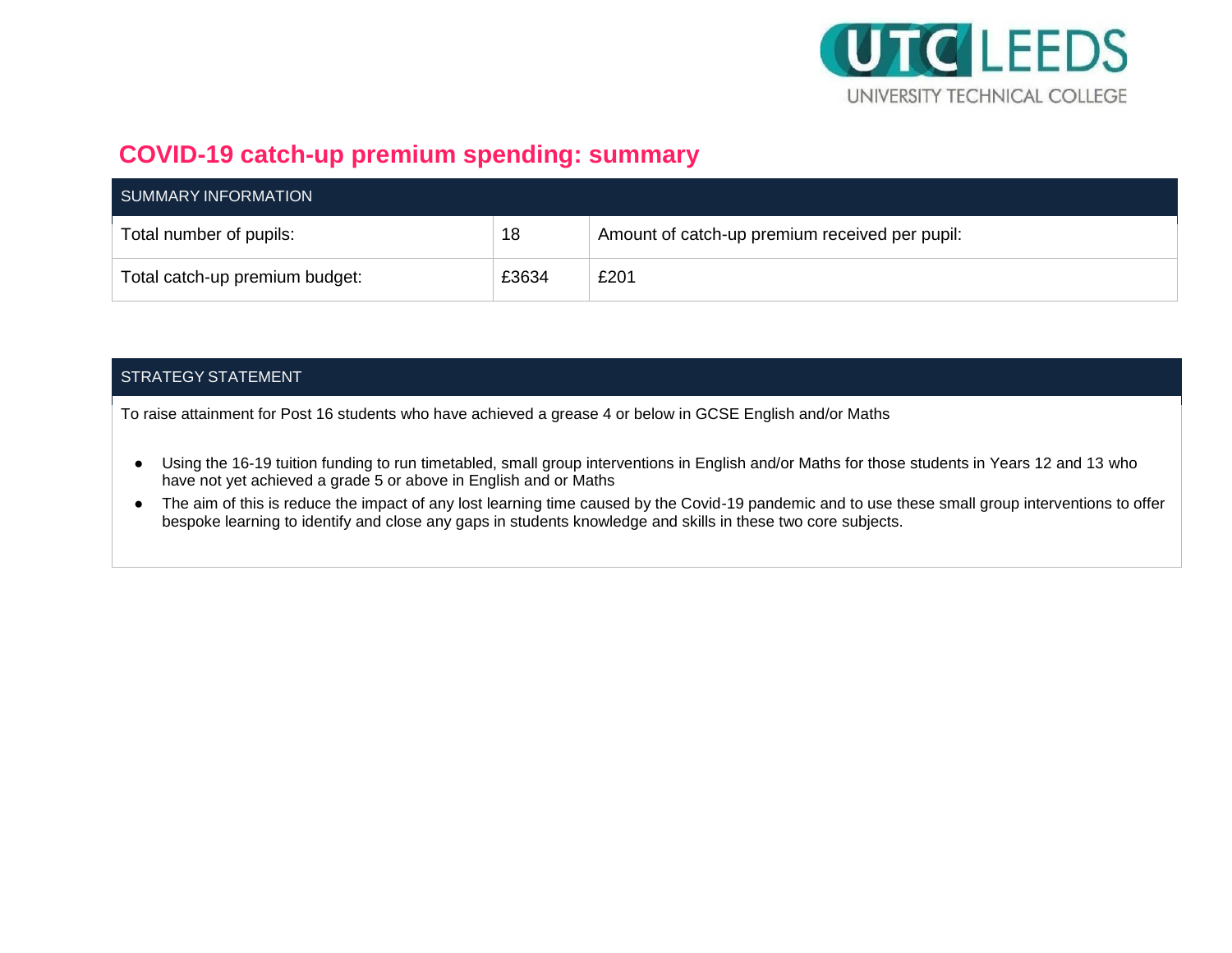

## **Planned expenditure for current academic year**

| <b>Targeted support</b>                 |                                                                                                                                                                          |                                                                                                                                                                                                                                            |                                                                                                                                                                                                   |                      |                               |  |  |
|-----------------------------------------|--------------------------------------------------------------------------------------------------------------------------------------------------------------------------|--------------------------------------------------------------------------------------------------------------------------------------------------------------------------------------------------------------------------------------------|---------------------------------------------------------------------------------------------------------------------------------------------------------------------------------------------------|----------------------|-------------------------------|--|--|
| Action                                  | Intended outcome<br>and success<br>criteria                                                                                                                              | What's the evidence and rationale for this<br>choice?                                                                                                                                                                                      | How will you make<br>sure it's implemented<br>well?                                                                                                                                               | <b>Staff</b><br>lead | When will you review<br>this? |  |  |
| Small group<br>intervention<br>sessions | In addition to<br>the $2$<br>English/Maths<br>lessons that take<br>place each week<br>students will<br>have one<br>additional small<br>group<br>intervention per<br>week | Subject specialist with excellent<br>$\bullet$<br>curriculum knowledge to deliver<br>the intervention session<br>Evidence from EEF shows that<br>$\bullet$<br>small groups intervention has a<br>significant impact on student<br>progress | Intervention<br>sessions added<br>to students<br>timetables<br>Attendance to<br>sessions<br>monitored and<br>in the case of<br>poor<br>attendance<br>parents and<br>students will be<br>contacted | N.Copsey             | May 2021                      |  |  |
|                                         | £3634                                                                                                                                                                    |                                                                                                                                                                                                                                            |                                                                                                                                                                                                   |                      |                               |  |  |